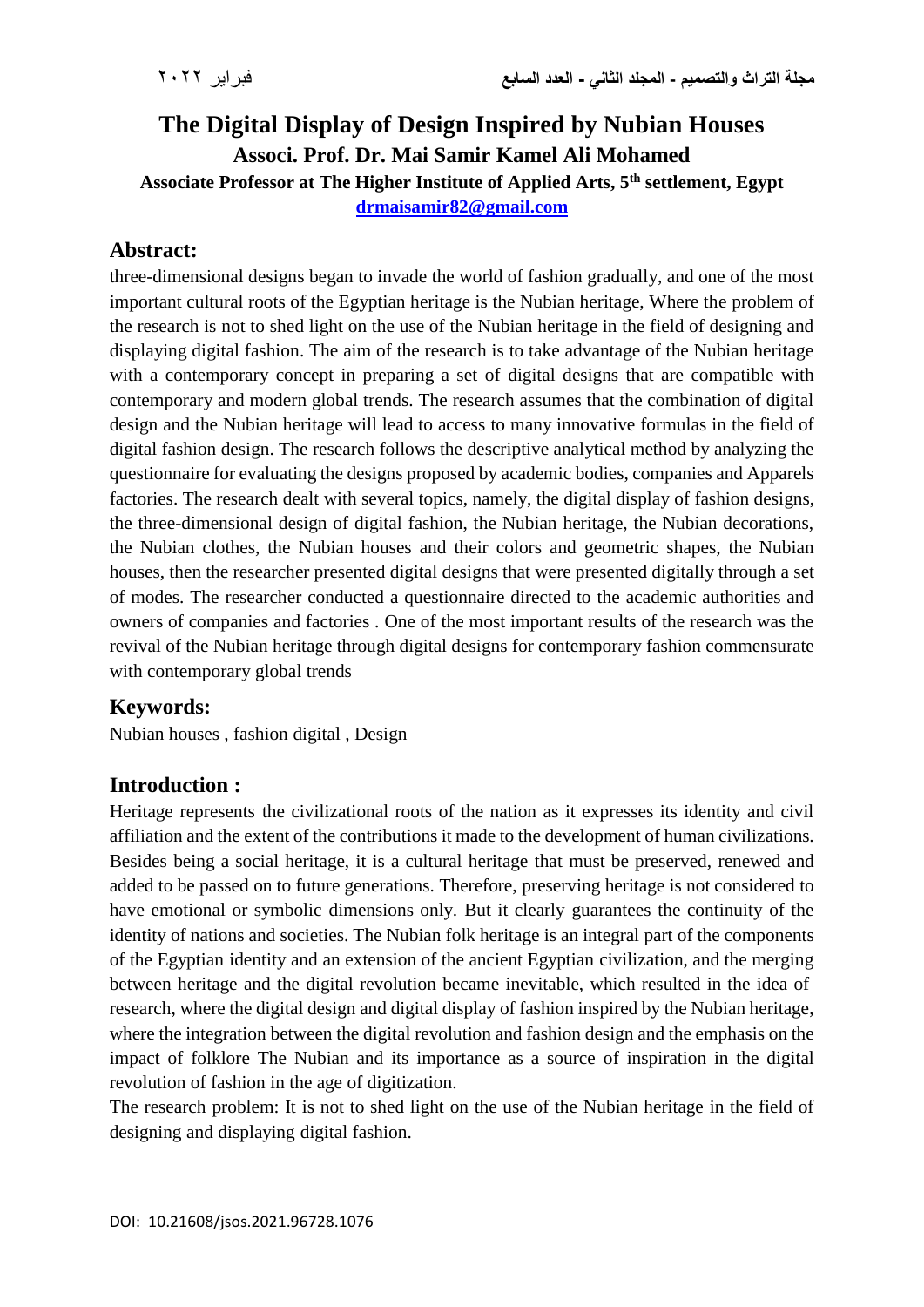The aim of the research: is to take advantage of the Nubian heritage with a contemporary concept in preparing a set of digital designs that are compatible with the global trends of contemporary and modern fashion.

**The importance of the research:** It deals with the integration between digital design and the Nubian heritage, in addition to emphasizing the continuity and fertility of the sources of the Nubian heritage as one of the sources of inspiration for digital fashion.

**The research hypothesis:** is to reach many innovative formulas in the field of digital fashion design through the integration between digital design and the Nubian heritage.

**Research limits:** designs for women from the age of 25 years to the age of 35 years.

**The research sample:** The sample to which the questionnaire was directed represents 70 individuals, divided into 45 individuals from the academic bodies, members of the teaching and support staff, and 25 individuals from the owners of companies and factories.

#### **Search terms:**

**Digital fashion:** It is clothes that are created using different computer technologies, where 3D programs are used, and the clothes are digitally worn on a person's image so that it cannot be touched or tried on, but is worn "digitally".

Heritage: Heritage means bequeathing the civilizations of the ancestors to the back, and this inheritance is not limited to language, thought and literature only, but has grown to include all the material and emotional aspects of society, such as thought, philosophy, religion, science, art, and architecture.

#### **Results:**

The Nubian heritage is a rich source of artistic lines, shapes and decorations, which are a valuable reference for creating and preparing contemporary digital designs and displaying them digitally in line with the digital revolution, especially according to the impact of the Corona pandemic and its aftermath.

- The extent of the importance of benefiting from the Nubian heritage in the digital design of fashion and integrating them to prepare and create various digital designs as integrated collections in light of the digital revolution.

- Digital designs emphasize the principle of sustainability and low costs because production is only done according to demand.

- The speed of preparing designs and their dissemination through all means of marketing about traditional designs, and therefore the rapid spread and consolidation of Nubian heritage symbols, whether for the local or international community.

Reviving the Nubian heritage through digital designs for contemporary fashion that fit the contemporary global trends in the age of digitization.

The Nubian houses reflect the Nubian culture, which includes symbols that reflect their connotations and popular beliefs. Creativity in the Nubian houses made them a rich source of inspiration for many diverse and varied ideas of digital fashion.